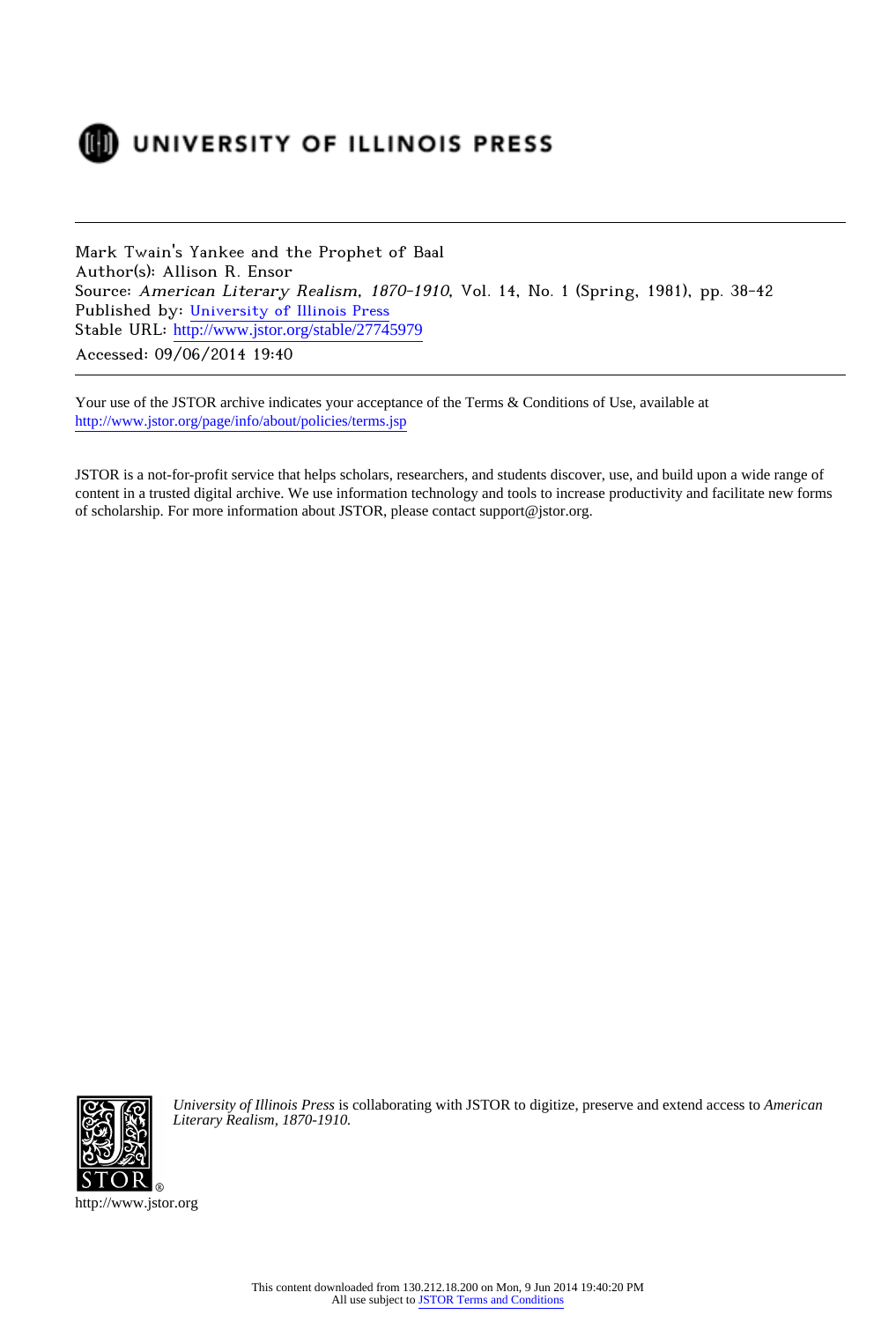## MARK TWAIN'S YANKEE AND THE PROPHET OF BAAL

Allison R. Ensor University of Tennessee Knoxville

In writing A CONNECTICUT YANKEE IN KING ARTHUR'S COURT, Mark Twain made extensive use of sources, ranging from Cervantes' DON QUIXOTE and W. E. H. Lecky's HISTORY OF EUROPEAN MORALS to Gilbert and Sullivan's H.M.S. PINAFORE and the autobiography of a former slave, Charles Ball--to say nothing of the principal source which is quoted and parodied in the novel, Sir Thomas Malory's MORTE DARTHUR,  $^{\mathrm{l}}$ So far no one seems to have noted what to me is a fairly likely Biblical parallel: the Yankee Hank Morgan's contest with Merlin to determine whose power is the greater bears a resemblance to a highly dramatic event described in the Old Testament book of I Kings, chapter 18: Elijah's contest with the prophets of Baal, carried out on Mount Carmel. I believe that there is a notable resemblance between the two stories and will further demonstrate that Mark Twain was familiar with the Elijah story and had made use of it in a humorous sketch written during the previous decade, one he was still using in his platform performances at the time he was writing A CONNECTI CUT YANKEE.

We need first to recall the Biblical story. Accused by King Ahab as the troubler of Israel, Elijah proposes a great contest on Mount Carmel at which he and the 450 prophets of Baal will try their abilities at calling down fire from heaven. As he puts it to them: "And call ye on the name of your gods, and I will call on the name of the Lord: and the God that answereth by fire, let him be God." "All Israel" is summoned to be present for the great confrontation. The prophets of Baal do their utmost, through the course of an entire day, enduring various satirical remarks from Elijah, who sug gests that Baal may be gone on a journey, asleep, or otherwise indisposed. When evening comes, Elijah has his turn and makes the most of it. Not content simply to call down fire upon his altar at once, he makes it appear much more difficult by drench ing the altar with twelve barrels of water. He prays to God; the fire descends and consumes his sacrifice and the altar. The people are convinced, though not for long. Elijah moves to make sure of his new foothold in Israel by taking care that there will be no further trouble out of the opposition. "Take the prophets of Baal," he cries, "let not one of them escape." The narrator adds, "And they took them: and Elijah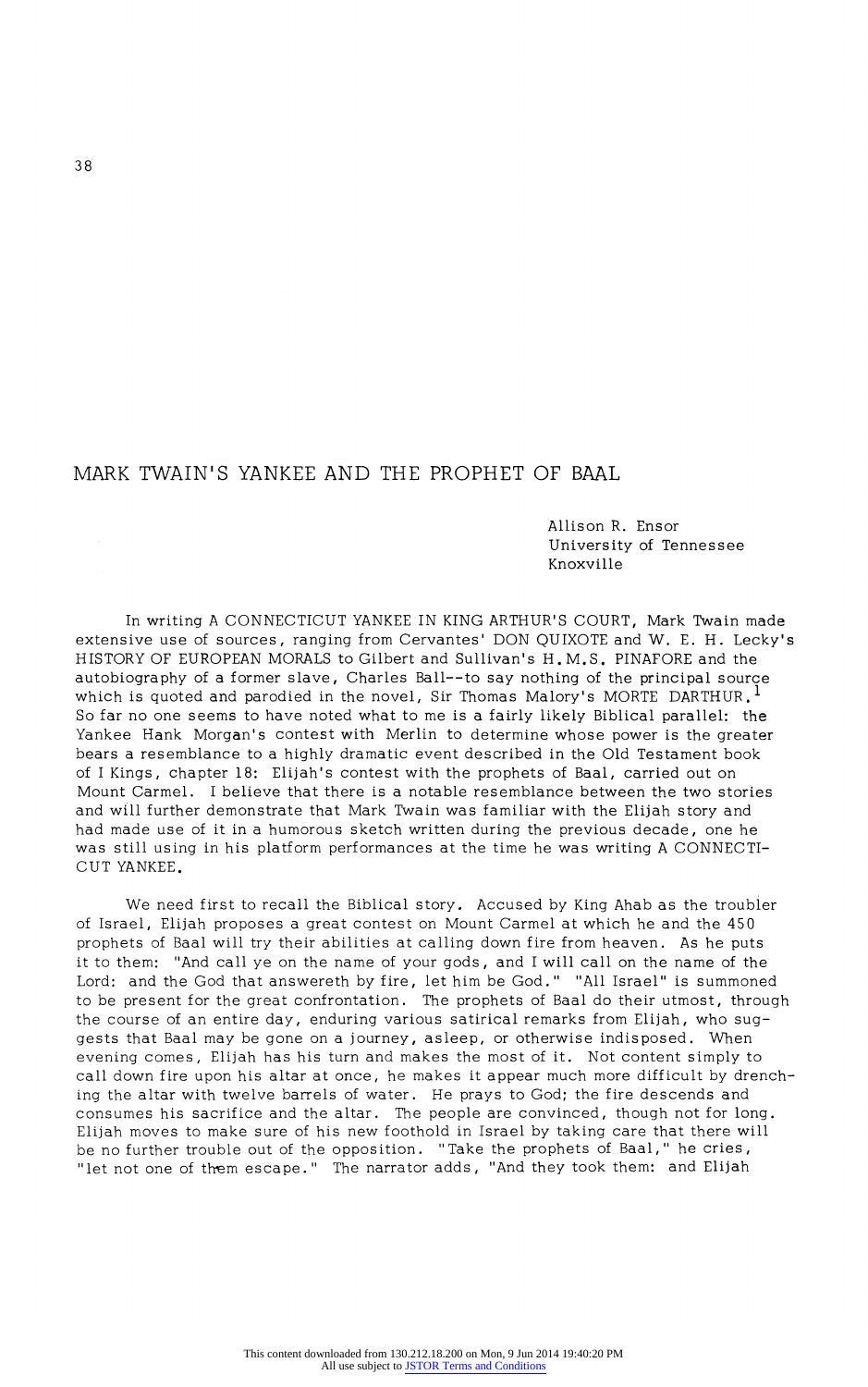brought them down to the brook Kishon, and slew them there." This does not, how ever, entirely subdue his opposition, for in the very next chapter we find him fleeing for his life.

Hank Morgan was not opposed by 450 prophets; his chief opposition in the part of the novel with which we are dealing comes from the magician Merlin. It is Merlin, of course, who tries to get Morgan burned at the stake even after the eclipse of the sun begins. Seeing Merlin as his primary opponent, Morgan sets about in chapter seven to discredit him in the eyes of the people of King Arthur's realm: he gives no tice that he will destroy Merlin's tower "by fires from heaven" (p. 87).  $2$  When the day for the demonstration arrives, a vast assemblage is gathered: Morgan describes "the whole country filling up with human masses as far as one could see" (p. 89). As in the Biblical story, the wrong side--that of conservative superstition--gets its chance first. Morgan offers to let Merlin work any enchantments he will to thwart the Yankee's magic. As he says, in language which must have seemed a little puz zling to the old man, "step to the bat, it's your innings" (p. 89). Merlin does his best, burning pinches of powder, muttering, making passes in the air with his hands. Morgan then takes over and begins making some gestures of his own--purely for show, of course. And then, as he tells it, "there was an awful crash and that old tower leaped into the sky in chunks, along with a vast volcanic fountain of fire. . . . Well, it rained mortar and masonry the rest of the week. This was the report; but probably the facts would have modified it" (pp. 90-91). The result is much the same as in Is rael: opposition to Morgan is effectively stifled, at least for the time being, and he comments with obvious relish that "Merlin's stock was flat" (p. 91). Morgan shows far greater magnanimity than Elijah, rejecting Arthur's proposal that the magician be banished and even having his tower rebuilt.

How did Hank Morgan destroy Merlin's tower? Was he really able to call down fire from heaven? Hardly; there was a fair amount of trickery and deceit involved. As Morgan told his chief assistant Clarence, this was the sort of miracle that "re quired a trifle of preparation" (p. 88). The preparation amounted to planting a suffi cient amount of blasting powder (according to Morgan, enough to blow up the Tower of London), installing a lightning rod, and running the proper wires from one to the other. All that was necessary then was to await a thunderstorm and the miracle could take place. The fire fell from heaven, all right, but it wasn't summoned thence by Hank Morgan.

What then are the similarities between the two stories? In both a great crowd of people gathers to witness a contest between representatives of opposing systems of belief. The forces of error and superstition try first and fail; the forces of right then succeed, after employing a certain amount of showmanship. In both stories the climax comes when fire dramatically descends from heaven to consume some object below. The onlookers appear convinced, and the enemies of the protagonist are tem porarily but not finally defeated.

We have noted two differences: Elijah faces some 45 0 prophets whom he later kills; Morgan faces only one, toward whom he behaves in a generous way. Some will certainly want to say at this point that Morgan's miracle was only a trick and that Elijah's was genuine. This difference, however, may not have been clear in the mind of Mark Twain, as will be seen when we begin considering what Twain thought about the Biblical story and what previous use he had made of it.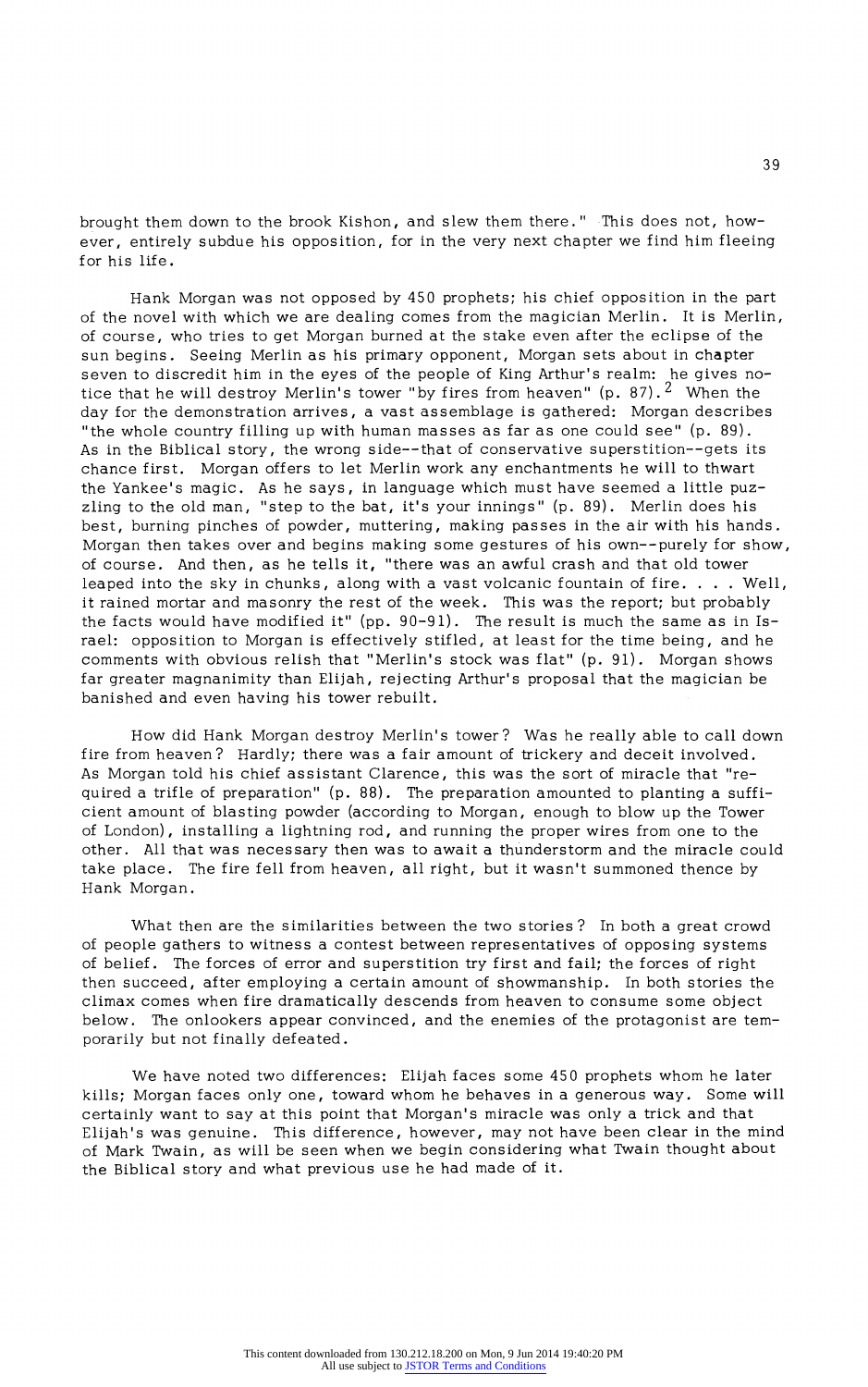In 1877 and 1878 Mark Twain published in the ATLANTIC MONTHLY a long piece called "Some Rambling Notes of an Idle Excursion." It is aptly named, for it is a rambling, leisurely account of a ten-day trip which he made to Bermuda some dozen years before he published A CONNECTICUT YANKEE. In the second installment Twain recalls a conversation between a Captain Hurricane Jones and a minister named Peters, in which the captain undertakes to instruct the minister in the art of proper Biblical interpretation. It may be noted that the two men are thinly disguised: Hurricane Jones is really Capt. Ned Wakeman (who also figures in "Capt. Stormfield's Visit to Heaven"), and Peters--a name Twain once planned to give his Connecticut Yankee<sup>3</sup>--is really Rev. Joseph Hopkins Twichell, Twain's close friend and Hartford pastor.

As Mark Twain sets up the episode, Capt. Hurricane Jones does not know that Peters is a clergyman. They begin talking about the Bible, which is endorsed by Jones as a book that "lays over 'em all," $^4$  even though, as he says, "There's some pretty<br>tough things in it" (p. 589). He asserts that with a little thought these "tough things" tough things in it (p. 589). He asserts that with a little thought these "tough things" can be properly understood. When Peters questions him about the miracles reported in the Bible, Jones proceeds to retell the story which he calls "Isaac and the prophets of Baal." A note from Twain assures us that this was "the captain's own mistake" (p. 590). As the story goes along, the captain reveals a few details not mentioned in the Bible, such as the fact that Isaac/Elijah was a Presbyterian--the religion of the Connecticut Yankee, Tom Sawyer, and several members of the Clemens family of Han nibal, Missouri.

When the great contest on Mount Carmel began, Hurricane Jones informs Peters, the other team took "the first innings" (p. 590), exactly the baseball metaphor that Morgan was to use. Capt. Jones does not wholeheartedly approve of Isaac's behavior during the efforts of the prophets of Baal to produce fire. "Now, what would a magnanimous man do?" he asks. "Keep still, wouldn't he? Of course. What did Isaac do? He graveled the prophets of Baal every way he could think of. Says he, 'You don't speak up loud enough; your god's asleep, like enough, or maybe he's taking a walk; you want to holler, you know, '--or words to that effect; I don't recollect the exact language" (p. 590).

In the captain's story, as in the Bible, twelve barrels of water are poured on the altar before the prophet of the Lord begins. The climax is best expressed in the cap tain's own words:

Isaac knelt down and began to pray: he strung along, and strung along, about the heathen in distant lands, and about the sister churches, and about the state and the country at large, and about those that's in authority in the govern ment, and all the usual programme, you know, till everybody had got tired and gone to thinking about something else, and then, all of a sudden, when no body was noticing, he outs with a match and rakes it on the under side of his leg, and pff! up the whole thing blazes like a house afire! Twelve barrels of water? Petroleum, sir, PETROLEUM! that's what it was! (p. 591)

And the captain concludes his edifying narrative by saying: "You read the Bible. Don't you worry about the tough places. They ain't tough when you come to think them out and throw light on them. There ain't a thing in the Bible but what is true; all you want is to go prayerfully to work and cipher out how 't was done" (p. 591).

40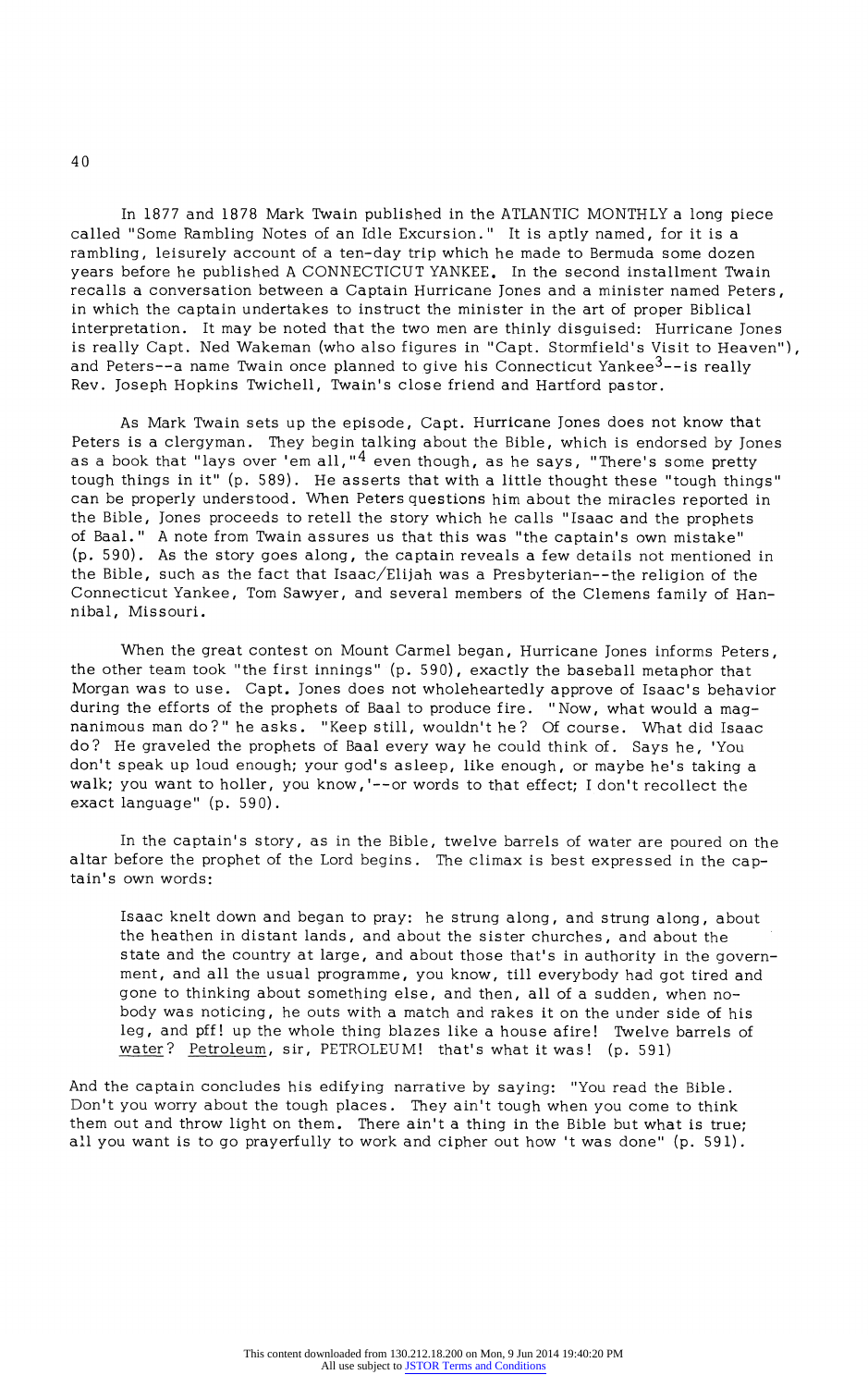As interpreted by Capt. Hurricane Jones, then, the story of Isaac/Elijah and the proph ets of Baal bears considerable resemblance to many episodes in the career of The Boss at Camelot: a man using nineteenth-century knowledge and material dumbfounds a gullible populace who believe they have seen miracles performed before their very eyes .

Just as the deaths of the 450 prophets of Baal did not put an end to Baal worship in Israel, so Morgan's defeat of Merlin did not suppress all further challenges to his supremacy. In chapter twenty-three the two are at it again, this time both seeking the same goal, the restoration of the holy fountain. Once more Merlin gets his chance first, burning smoke-powders, "pawing the air," "muttering gibberish" (p. 285), and the like. Admitting defeat, he declares that "The mortal does not breathe, nor ever will, who can penetrate the secret" (p. 286) of the enchantment which has been placed upon the well. This, of course, is a fine cue for Hank Morgan to come forth and try his brand of magic. Like Elijah, he jabs his opponent where it hurts: "The thing for you to do is to go home and work the weather, John W. Merlin" (p. 287). (Merlin was a notoriously bad weather prophet.) Like Isaac/Elijah, Morgan lays in the proper supplies--including Greek fire, sheaves of rockets, roman candles, coloredfire sprays, and so on, "everything necessary for the stateliest kind of miracle" (p. 288). This time it is not fire which is desired, but fire is certainly involved. Indeed the Yankee outdoes himself in his beloved "effects" this time, and of course none of them have any relation to restoring the fountain; they are merely to impress the audi ence. Morgan has been down into the well, found and patched a leak, and installed an iron pump and enough pipe to carry the water to the point where it will be most visible when it begins to flow.

The Biblical story of the prophets of Baal and their defeat by Elijah falls far short of Malory, Lecky, Carlyle, and others as a source for A CONNECTICUT YANKEE, and yet I believe that there is reason to think that this story was in Twain's mind when he wrote of the conflict between Merlin and Hank Morgan, especially when that con flict was carried out in a dramatic confrontation before a large crowd of people, a cir cumstance which involved the apparent bringing of fire or water as a validation of the authenticity of the one who was successful in so doing. That the story of Elijah was on Twain's mind is the more likely since it was, in Capt. Hurricane Jones's version, one of the selections he was reading in his platform appearances. It is mentioned as such in his notebook for August  $1887 - \text{July } 1888, 5$  a time when he was busily involved in writing the story of that latter-day prophet and miracle worker, Hank Morgan, the Connecticut Yankee.

## NOTES

 $^{\rm 1}$ The sources used in writing A CONNECTICUT YANKEE are dealt with in detail in Howard G. Baetzhold, MARK TWAIN AND JOHN BULL: THE BRITISH CONNECTION (Bloomington: Indiana Univ. Press, 1970), Chs. 6 and 7.

<sup>2</sup>All quotations from A CONNECTICUT YANKEE are from the first American edition (New York: Charles L. Webster, 1889).